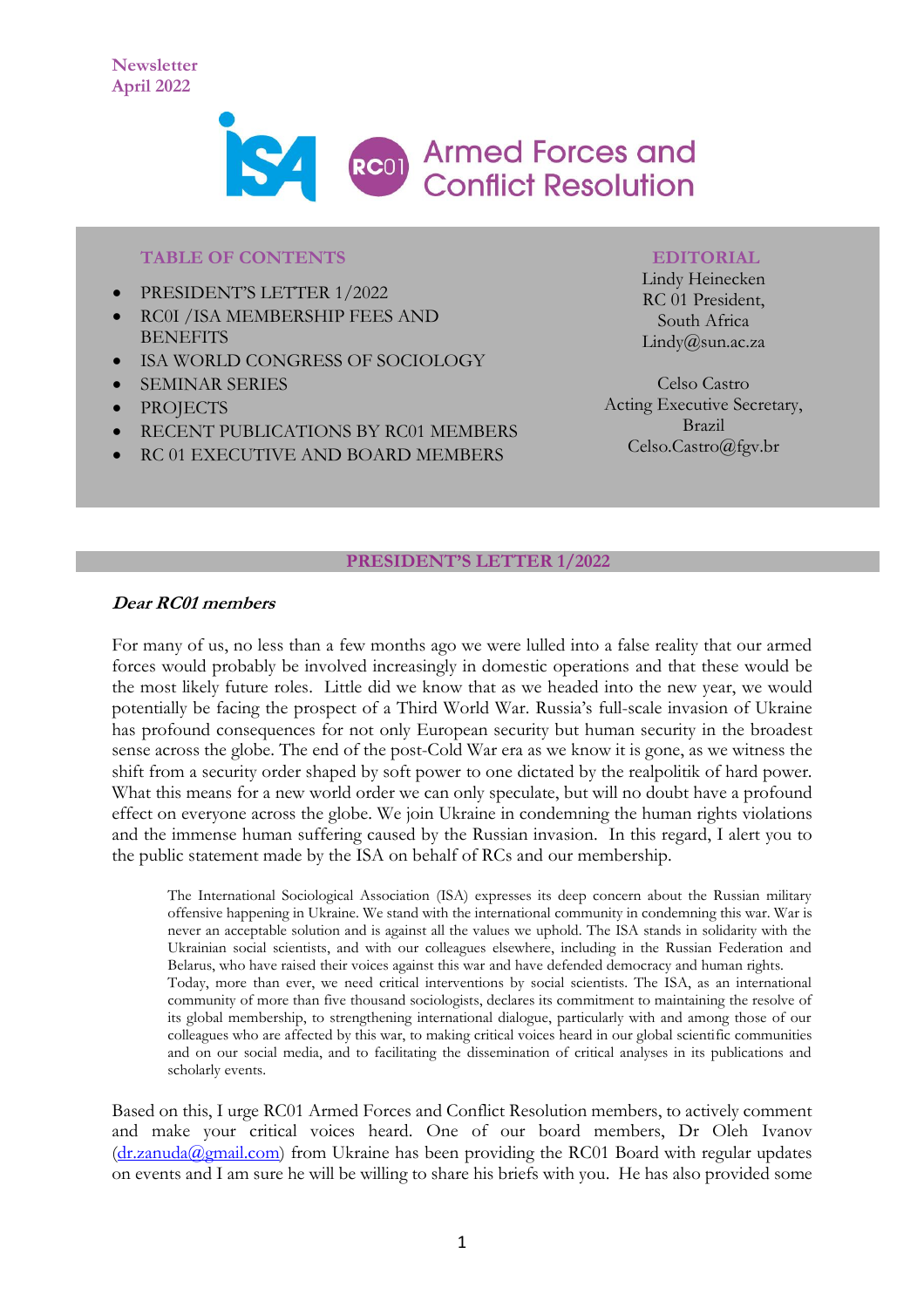

links to platforms on which RC01 members could make a **financial contribution** if you want to support Ukraine and its people in this war for freedom:

"Come Back Alive" NGO: [https://www.comebackalive.in.ua/](https://eur03.safelinks.protection.outlook.com/?url=https%3A%2F%2Fwww.comebackalive.in.ua%2F&data=04%7C01%7C%7Ccbc55cbd73854aa4c5d408da1a47567f%7Ca6fa3b030a3c42588433a120dffcd348%7C0%7C0%7C637851190963917305%7CUnknown%7CTWFpbGZsb3d8eyJWIjoiMC4wLjAwMDAiLCJQIjoiV2luMzIiLCJBTiI6Ik1haWwiLCJXVCI6Mn0%3D%7C3000&sdata=qmnOhcfjKRnAKNDm58fCYQ8QO1egjFgzIK3AkZZHGeE%3D&reserved=0) it supports the Ukrainian military with non-lethal equipment, medicine, etc. It has very transparent financial reporting: [https://onedrive.live.com/view.aspx?resid=B0264747CBB7E393!16208&ithint=file%2cxlsx&au](https://eur03.safelinks.protection.outlook.com/?url=https%3A%2F%2Fonedrive.live.com%2Fview.aspx%3Fresid%3DB0264747CBB7E393!16208%26ithint%3Dfile%252cxlsx%26authkey%3D!AMSRszH4rLFy_dE&data=04%7C01%7C%7Ccbc55cbd73854aa4c5d408da1a47567f%7Ca6fa3b030a3c42588433a120dffcd348%7C0%7C0%7C637851190963917305%7CUnknown%7CTWFpbGZsb3d8eyJWIjoiMC4wLjAwMDAiLCJQIjoiV2luMzIiLCJBTiI6Ik1haWwiLCJXVCI6Mn0%3D%7C3000&sdata=Wp8wvRhAtau1XzL79ODV2WT3M8ZzDUFpYPNS3LpdbFo%3D&reserved=0) [thkey=!AMSRszH4rLFy\\_dE.](https://eur03.safelinks.protection.outlook.com/?url=https%3A%2F%2Fonedrive.live.com%2Fview.aspx%3Fresid%3DB0264747CBB7E393!16208%26ithint%3Dfile%252cxlsx%26authkey%3D!AMSRszH4rLFy_dE&data=04%7C01%7C%7Ccbc55cbd73854aa4c5d408da1a47567f%7Ca6fa3b030a3c42588433a120dffcd348%7C0%7C0%7C637851190963917305%7CUnknown%7CTWFpbGZsb3d8eyJWIjoiMC4wLjAwMDAiLCJQIjoiV2luMzIiLCJBTiI6Ik1haWwiLCJXVCI6Mn0%3D%7C3000&sdata=Wp8wvRhAtau1XzL79ODV2WT3M8ZzDUFpYPNS3LpdbFo%3D&reserved=0) There is also an official humanitarian aid portal created by the Ukrainian government: [https://help.gov.ua/en.](https://eur03.safelinks.protection.outlook.com/?url=https%3A%2F%2Fhelp.gov.ua%2Fen&data=04%7C01%7C%7Ccbc55cbd73854aa4c5d408da1a47567f%7Ca6fa3b030a3c42588433a120dffcd348%7C0%7C0%7C637851190963917305%7CUnknown%7CTWFpbGZsb3d8eyJWIjoiMC4wLjAwMDAiLCJQIjoiV2luMzIiLCJBTiI6Ik1haWwiLCJXVCI6Mn0%3D%7C3000&sdata=vW7smMY1btXqgh4AHqQLBSTBl3EGjAk%2FpAFMNUeHgOs%3D&reserved=0) "Hospitallers", a volunteer organization of paramedics: [https://www.hospitallers.life/](https://eur03.safelinks.protection.outlook.com/?url=https%3A%2F%2Fwww.hospitallers.life%2F&data=04%7C01%7C%7Ccbc55cbd73854aa4c5d408da1a47567f%7Ca6fa3b030a3c42588433a120dffcd348%7C0%7C0%7C637851190963917305%7CUnknown%7CTWFpbGZsb3d8eyJWIjoiMC4wLjAwMDAiLCJQIjoiV2luMzIiLCJBTiI6Ik1haWwiLCJXVCI6Mn0%3D%7C3000&sdata=VIyKHyr2urCj696z7f8VRjjpDu54OKxhj3cZqddV0XE%3D&reserved=0) (English version available with "English" button). The information hub of verified aid collection centers, and donation centers for helping Ukraine: [https://ukraine-helpers.com/.](https://eur03.safelinks.protection.outlook.com/?url=https%3A%2F%2Fukraine-helpers.com%2F&data=04%7C01%7C%7Ccbc55cbd73854aa4c5d408da1a47567f%7Ca6fa3b030a3c42588433a120dffcd348%7C0%7C0%7C637851190963917305%7CUnknown%7CTWFpbGZsb3d8eyJWIjoiMC4wLjAwMDAiLCJQIjoiV2luMzIiLCJBTiI6Ik1haWwiLCJXVCI6Mn0%3D%7C3000&sdata=nq0ezJMlv%2FVy4e5k4bsF%2FZAGH1res1XdJ%2FXaauBfIsY%3D&reserved=0)

Oleh also recommends some resources for those who want to **follow developments**. For official news from the General Staff of the Armed Forces of Ukraine see [https://www.zsu.gov.ua/en](https://eur03.safelinks.protection.outlook.com/?url=https%3A%2F%2Fwww.zsu.gov.ua%2Fen&data=04%7C01%7C%7Ccbc55cbd73854aa4c5d408da1a47567f%7Ca6fa3b030a3c42588433a120dffcd348%7C0%7C0%7C637851190963917305%7CUnknown%7CTWFpbGZsb3d8eyJWIjoiMC4wLjAwMDAiLCJQIjoiV2luMzIiLCJBTiI6Ik1haWwiLCJXVCI6Mn0%3D%7C3000&sdata=tC6fpsQDJjZVF7rXQTP04YfEGK3Qs1djdmF7ueN0N5k%3D&reserved=0) (check daily posts with "The operational update regarding the Russian invasion" down the page). For the troops' disposition and the general map of the warfare: the UK Ministry of Defence Intelligence updates on Twitter [https://twitter.com/DefenceHQ](https://eur03.safelinks.protection.outlook.com/?url=https%3A%2F%2Ftwitter.com%2FDefenceHQ&data=04%7C01%7C%7Ccbc55cbd73854aa4c5d408da1a47567f%7Ca6fa3b030a3c42588433a120dffcd348%7C0%7C0%7C637851190963917305%7CUnknown%7CTWFpbGZsb3d8eyJWIjoiMC4wLjAwMDAiLCJQIjoiV2luMzIiLCJBTiI6Ik1haWwiLCJXVCI6Mn0%3D%7C3000&sdata=AhOIJinQ4YkGKXiDFsJBmxLFOIRvlQiq7nI9N5Boqtk%3D&reserved=0) (like this [https://twitter.com/DefenceHQ/status/ 1512746331479191557\)](https://twitter.com/DefenceHQ/status/%201512746331479191557). On the humanitarian situation, confirmed cases of civilian harm and war crimes: [https://ukraine.bellingcat.com/.](https://eur03.safelinks.protection.outlook.com/?url=https%3A%2F%2Fukraine.bellingcat.com%2F&data=04%7C01%7C%7Ccbc55cbd73854aa4c5d408da1a47567f%7Ca6fa3b030a3c42588433a120dffcd348%7C0%7C0%7C637851190963917305%7CUnknown%7CTWFpbGZsb3d8eyJWIjoiMC4wLjAwMDAiLCJQIjoiV2luMzIiLCJBTiI6Ik1haWwiLCJXVCI6Mn0%3D%7C3000&sdata=GFEPqheiEAwwOZCbUEQX9Dg8GMaNXJ2HCn7jINC%2Fme4%3D&reserved=0) Please note that we also have an upcoming Seminar on the Russia-Ukraine War (see below).

Another important announcement is that a long-standing member and Vice-President of RC01, Prof Helena Carreiras, has been appointed **Minister of Defence in Portugal** from March 2022.



SEE: <https://www.youtube.com/watch?v=-2ZS5rmDquA&t=289s>

At the time of her appointment as Portugal's first female Defence Minister, she was Director of the National Defence Institute, as well an associate Professor of Sociology, Public Policy and Research Methodology at ISCTE - Lisbon University Institute, and a senior researcher at the Centre for Research and Studies in Sociology (CIES- IUL). Throughout her career as an academic, her research has focused on topics related to gender and society, the armed forces, security and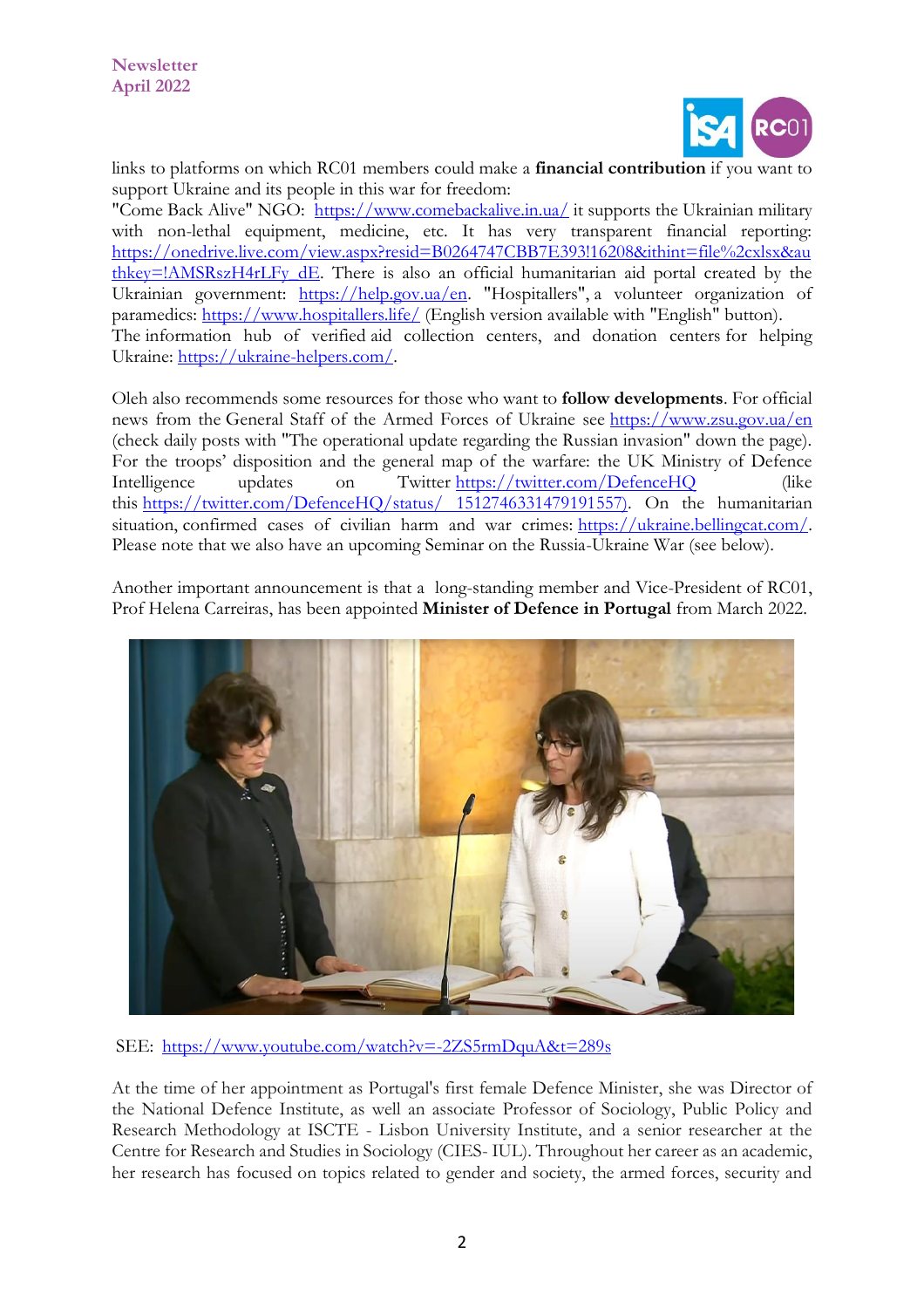

defence, and qualitative research methodology. This is an outstanding achievement and we wish her well, especially taking up this important position at this epochal moment in Europe's history.

To increase the visibility of RC01 we are also expanding our social media presence. This portfolio is also being managed by Dr. Oleh Ivanov  $(dr.zanuda@gmail.com)$ . We already have Facebook and Twitter accounts, but we would like these to showcase our work more actively. He has also created a LinkedIn group for RC01: [https://www.linkedin.com/groups/14080009.](https://eur03.safelinks.protection.outlook.com/?url=https%3A%2F%2Fwww.linkedin.com%2Fgroups%2F14080009&data=04%7C01%7C%7C36deacca482b4f8c35f008da0f350f7c%7Ca6fa3b030a3c42588433a120dffcd348%7C0%7C0%7C637839017878812386%7CUnknown%7CTWFpbGZsb3d8eyJWIjoiMC4wLjAwMDAiLCJQIjoiV2luMzIiLCJBTiI6Ik1haWwiLCJXVCI6Mn0%3D%7C3000&sdata=1lupcP%2BO9zufNbO9kxlDZB9w1YHErEWb4LnQzX5x6a4%3D&reserved=0) RC01, ERGOMAS, and IUS members please join and share your work on these platforms. More than ever before, we need to have our voices heard.

**Lindy Heinecken President RC01**

## **RC01/ISA MEMBERSHIP BENEFITS AND FEES**

As we start our planning for the 2023 World Congress of Sociology, I appeal to all of you to renew your membership and strive to increase our membership base. Remember that the membership fees are for four years. In the previous newsletter, the benefits of ISA membership are outlined. Belonging to a professional association is also important for one's academic career and profile, to demonstrate that one is connected to a network of scholars and practitioners. For further information, please go to the following link. [https://www.isa](https://www.isa-sociology.org/en/membership/individual-membership/benefits)[sociology.org/en/membership/individual-membership/benefits.](https://www.isa-sociology.org/en/membership/individual-membership/benefits)

Membership fees are based on the country of current residence. Countries are classified into 3 categories, A, B, and C, according to the Gross National Income of the **[economy of countries](https://www.isa-sociology.org/en/membership/table-of-economies-by-category)** [https://www.isa-sociology.org/en/membership/table-of-economies-by-category.](https://www.isa-sociology.org/en/membership/table-of-economies-by-category) RC01 will consider assisting members with these fees upon application, by wavering the RC01 fee. Please contact the RC01 president directly at  $\frac{\text{Lindy}(a)\text{sun.ac.za}}{\text{Lindy}(a)\text{sun.ac.za}}$  to apply for this fees waiver.

#### **ISA WORLD CONGRESS OF SOCIOLOGY 2023**

Very important, is that **May 10 is the deadline** to submit panel proposals for the XX World Congress, in Melbourne, Australia, June 25-July 1, 2023. The general theme of the Congress is "Resurgent Authoritarianism: Sociology of New Entanglements of Religions, Politics, and Economics". The event will be in a hybrid format. Celso Castro is the RC01 Program Coordinator, and the guidelines for proposals can be found here: [https://www.isa](https://www.isa-sociology.org/en/conferences/world-congress/melbourne-2023/deadlines-2023)[sociology.org/en/conferences/world-congress/melbourne-2023/deadlines-2023.](https://www.isa-sociology.org/en/conferences/world-congress/melbourne-2023/deadlines-2023)

Besides the call for RC01 panels, an invitation has been received by RC41, the Sociology of Population for papers on Covid-19 and the current Russia – Ukraine war. These events are related to all aspects of social life: inequality and power relations (i.e. the politics of vaccination distribution), family affairs (i.e. dating, family violence, separation), religious reactions, social economy, migration, mortality, and much more. These are special times. Covid has disrupted all aspects of social life and the war in Europe is calling into question all our assumptions about the current world order. Rather than compartmentalize our discipline, we need to work together and establish sessions that can pool insights from the different approaches that the RCs represent. There is thus a proposal to have joint sessions with RC01 and RC41.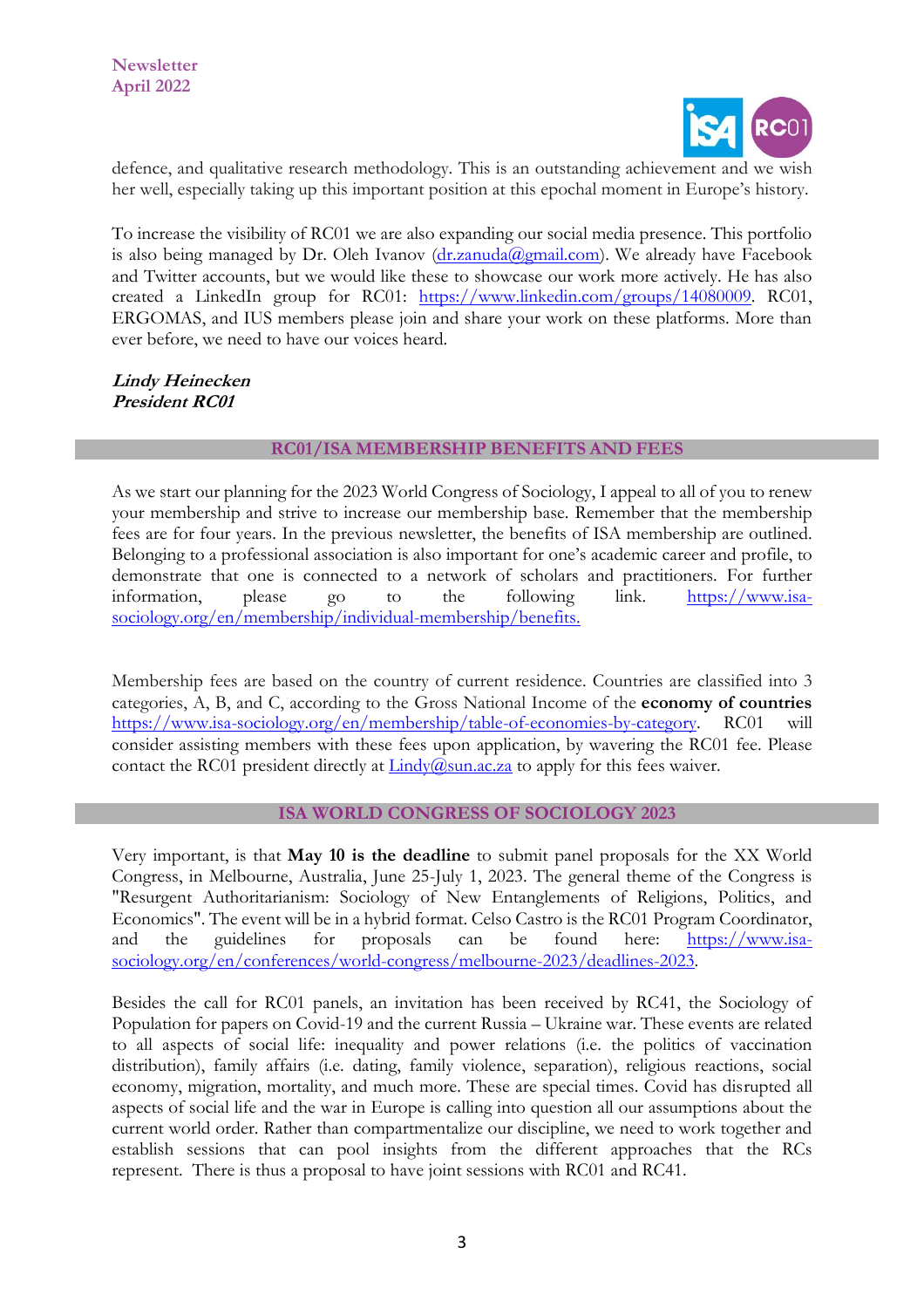

#### **SEMINAR SERIES**

#### **The War in Ukraine: Implications for the Militaries of the Democracies – May 2022**

The War in Ukraine has already had many effects around the world. This short web-based seminar aims to discuss initial thoughts and observations about the sociological and organizational implications of the War for the armed forces of the democracies. The focus of discussions will be on the sociological and organizational issues that members of RC01 deal with, rather than the strategic or operational consequences of the war. Possible issues to be discussed (others are welcome):

Changes in legitimizing organized armed violence for home defence or new expeditionary missions.

Transformations in civil-military relations.

Possible effects on force composition, training, and morale.

Economic influences on defence budgets and security concerns.

Should you wish to form part of the panel, **please contact Prof Eyal Ben-Ari** at [eyal1953@gmail.com.](mailto:eyal1953@gmail.com) The seminar is scheduled for May. We are just trying to finalize the best date and time zone to suit everyone. The information will be communicated via our normal platforms and social media.

#### **PROJECTS**

#### **NATO Research Task Force on Retention in the Armed Forces (Nato Sto Hfm Rtg-318)**

The kick-off meeting of this three-year multinational collaborative project took place in Paris, on 29-31 March 2022. This RTG, co-led by Canada [\(Irina.Goldenberg@forces.gc.ca\)](mailto:Irina.Goldenberg@forces.gc.ca) and Johan Österberg [\(Johan.Osterberg@fhs.se\)](mailto:Johan.Osterberg@fhs.se), involves 14 nations, including Belgium, Canada, Estonia, Germany, Hungary, Latvia, Lithuania, Netherlands, Romania, Slovenia, Sweden, Switzerland, United Kingdom, and the United States.

The overall objective of this activity is to build on existing research on retention-related issues in the Armed Forces, as well as to conduct primary empirical research, to provide an analytically rigorous understanding of this critical personnel issue. More specifically, the RTG objectives are to:

- Review and assess current research to identify the main work and organizational factors related to retention and attrition in the military (e.g., relational, and transactional drivers, push and pull factors, and limited employment contracts). This will result in a comprehensive review and synthesis of the main factors influencing retention and attrition in the armed forces.
- Share and exchange methods, tools, and capabilities for empirical research in this domain.
- Develop and conduct a multinational personnel survey on military retention. This will result in a cross-national scientific survey instrument to measure personnel retention and the drivers thereof. Ultimately, it will result in the cross-national data set and scientific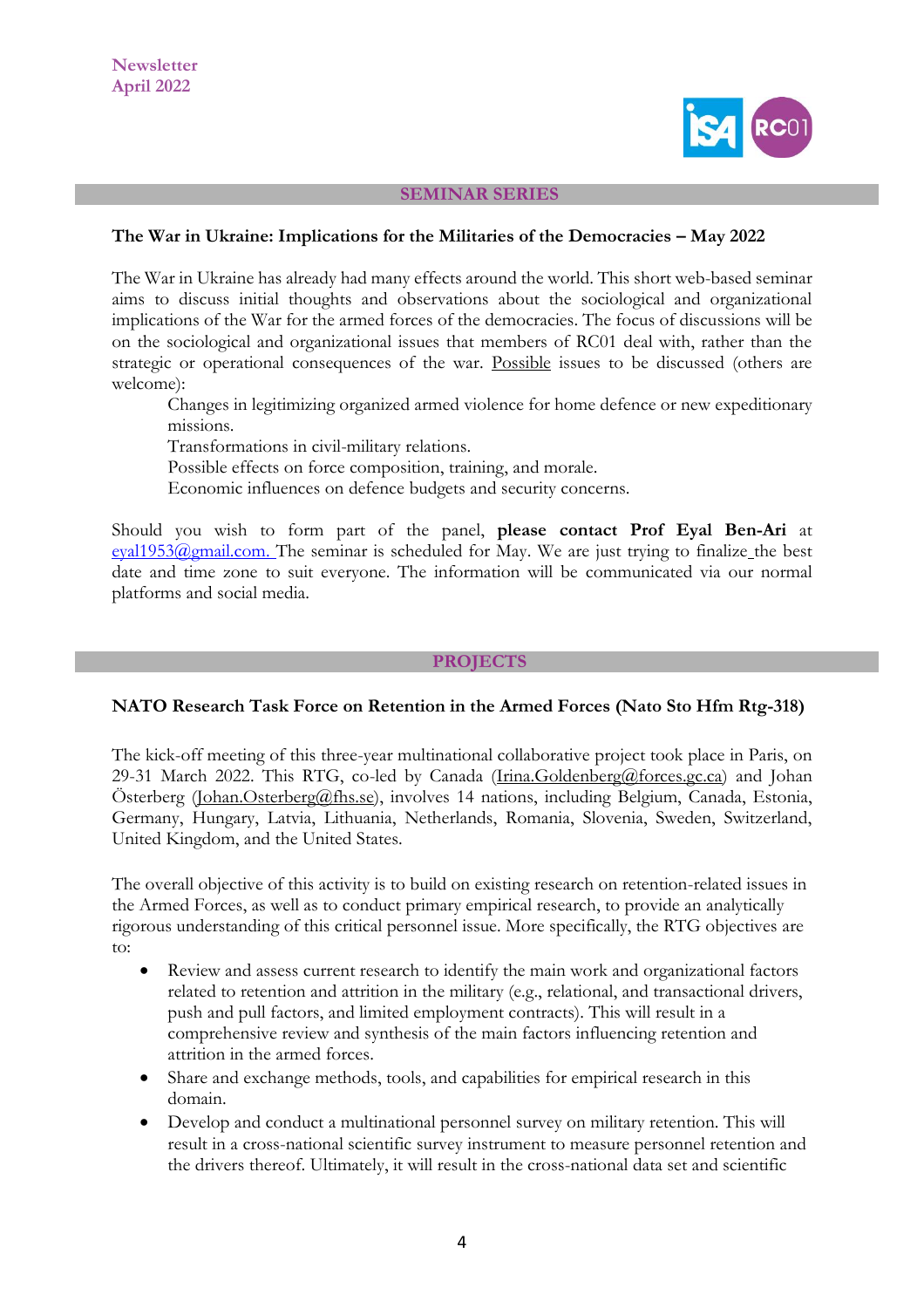

results of the main factors affecting military personnel retention, including an examination of both cross-national similarities and differences.

- Conduct an international survey of subject matter experts to inform the factors affecting retention and attrition and to identify strategies for increasing retention (tapping into the perspectives of military scholars, human resources professionals, military makes policymakers, military leaders, and military career/occupational managers). This will result in a scientific survey instrument geared at subject matter experts, and a summary of subject matter experts' knowledge and recommendations to inform policies, strategies, and policies for improving military personnel retention.
- Identify and provide recommendations for retention-related practices, policies, programs, and strategies for increasing retention.

# **Domestic Military Operations and Covid-19**

Another project that is well underway is the book project led by Lindy Heinecken and Christian Leuprecht (former President of RC01) on Domestic Military Operations and Covid-19, launched at the July ERGOMAS/RC01 Conference in 2021. We have now nearly 20 country contributions with a good representation from Africa, with countries such as Sierra Leone, Nigeria, Zimbabwe, Namibia, and South Africa making contributions. We also have countries from the East, such as Japan and South Korea joining the project. European countries that form part of the project include Belgium, France, Spain Italy, Portugal, Slovenia, and Sweden. We also have contributions from the global South, from Brazil, New Zealand, and Australia. This showcases the collaborative nature of our work and the importance of belonging to professional associations such as RC01. Oxford University Press has indicated their interest to publish the book as Open Access, opening up the impact of our work to anyone who has access to the internet.

#### **RECENT PUBLICATIONS BY RC01 MEMBERS**

Below are some of our members' most recent publications. Please remember to send us your publications and any opinion pieces that you have published.

#### **Books:**

- 1. Ben Ishai, Ofra and Yagil Levy. 2021. *Armed with Legitimacy: Justifications for Military Violence in Israeli Society*. Haifa: Pardes (in Hebrew).
- 2. Liebenberg, I. (eds) *Routledge Handbook of Conflict Response and Leadership in Africa.* London/New York, Routledge, Taylor and Francis, 2022, 339-355.

#### **Chapters:**

- 1. Alchin, A., Gouws, A. and Heinecken, L. Making a difference in peacekeeping operations: Voices of South African women peacekeepers, 2000-2018. in eds, Ozerdem, A, Akgul-Acikmese, S and
- 2. Ben-Ari, Eyal. 2021 Japan: "Normalizing" the Japan Self-Defense Force? In David Kuehn and Yagil Levy (eds): *Mobilizing Force: Linking Security Threats, Militarization and Civilian Control*. Boulder Lynne Rienner. 37-54.
- 3. Ben-Ari, Eyal. 2022 Military Sociology in Israel. In Markus Steinbrecher, Heiko Biehl and Martin Elbe (eds): *Empirical Social Research and the Armed Forces*. Berlin: Wissenschafts-Verlag. 131-56.
- 4. Fukuura, Atsuko and Eyal Ben-Ari. 2022 The Japanese Self-Defense Forces and Cinematic Productions: Resonance, and Reverberation in the Normalization of Organized State Violence. In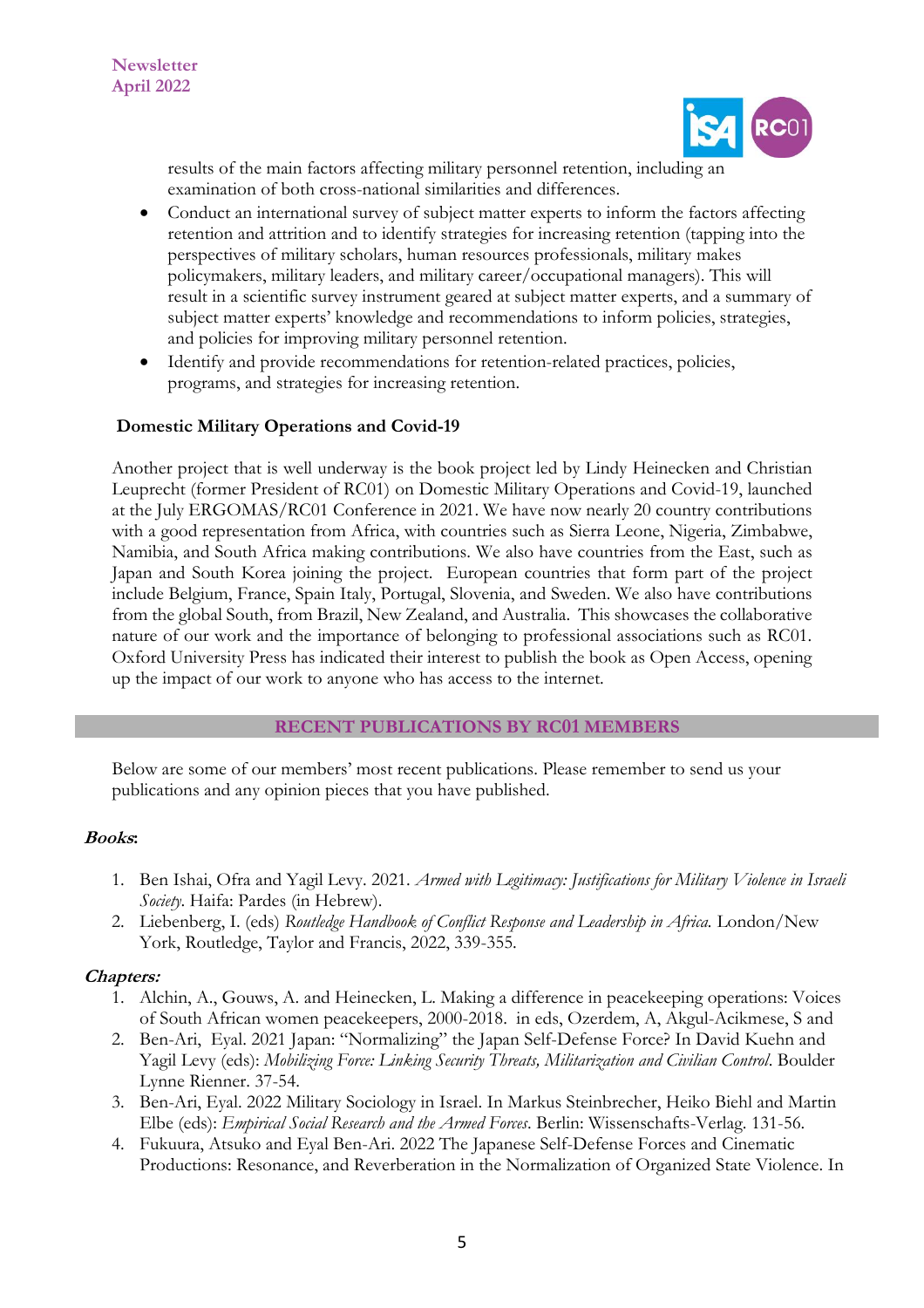

Jennifer Coates and Eyal Ben-Ari (eds.) *Japanese Visual Media: Politicizing the Screen*. London: Routledge, 161-79.

- 5. Heinecken, L. Women and military service. In Shields, P. and Elias, N., (eds.) *Handbook on Gender and Public Administration*. New York: Edward Elgar Publishing, 2022.
- 6. Heinecken L. The South African Military and Gender Integration: Bridging Theory and Practice. In: Fritz J.M. (eds) International Clinical Sociology. Clinical Sociology: Research and Practice. Springer, Cham, 2021: 277-294, [https://doi.org/10.1007/978-3-030-54584-0\\_15.](https://doi.org/10.1007/978-3-030-54584-0_15)
- 7. Heinecken, L. 2021. Combatting Covid-19: Roles and challenges associated with the deployment of the South African Military, in Mahe, A-L & Wilen, N. (eds). *Facing a Pandemic: African Armies and the fight against Covid-19. Report No 91*. ISREM/EGMONT, pp 59-69.
- 8. Levy, Yagil. The Relations Between the Nationalization of Israel's Politics and the Religionization of Its Military, 1948–2016, in When *Politics are Sacralized: Comparative Perspectives on Religious Claims and Nationalism*, eds. Nadim Rouhana and Nadera Shalhoub-Kevorkian (Cambridge: Cambridge University Press), 2021.

# **Special issues:**

- 1. Christoph Harig, Nicole Jenne & Chiara Ruffa (eds.) Special Issue: Operational experiences, military role conceptions and their influence on civil-military relations, *European Journal of International Security* 7(1), 2022. This special features contributions by Risa Brooks & Peter M. Erickson, Yagil Levy, Rafa Martinez & Nicole Jenne, Nina Wilen & Lisa Strömbom, Christoph Harig & Chiara Ruffa, and Anit Mukherjee. Link to the introductory article: [https://www.cambridge.org/core/journals/european-journal-of-international](https://nam10.safelinks.protection.outlook.com/?url=https%3A%2F%2Fwww.cambridge.org%2Fcore%2Fjournals%2Feuropean-journal-of-international-security%2Farticle%2Foperational-experiences-military-role-conceptions-and-their-influence-on-civilmilitary-relations%2F899B8538DFFB3FD1A0643E2EE5C5947D&data=04%7C01%7CCelso.Castro%40fgv.br%7Ccddd3c88c2964c8d8f1a08d9d40791e4%7C79f6b639ab1242808077bdbeef869b33%7C0%7C0%7C637773951291725924%7CUnknown%7CTWFpbGZsb3d8eyJWIjoiMC4wLjAwMDAiLCJQIjoiV2luMzIiLCJBTiI6Ik1haWwiLCJXVCI6Mn0%3D%7C3000&sdata=eSE07xxMWFbAB1Ife3IlNheA2jVWtL3%2FBOx3e4bY4vg%3D&reserved=0)[security/article/operational-experiences-military-role-conceptions-and-their-influence-on](https://nam10.safelinks.protection.outlook.com/?url=https%3A%2F%2Fwww.cambridge.org%2Fcore%2Fjournals%2Feuropean-journal-of-international-security%2Farticle%2Foperational-experiences-military-role-conceptions-and-their-influence-on-civilmilitary-relations%2F899B8538DFFB3FD1A0643E2EE5C5947D&data=04%7C01%7CCelso.Castro%40fgv.br%7Ccddd3c88c2964c8d8f1a08d9d40791e4%7C79f6b639ab1242808077bdbeef869b33%7C0%7C0%7C637773951291725924%7CUnknown%7CTWFpbGZsb3d8eyJWIjoiMC4wLjAwMDAiLCJQIjoiV2luMzIiLCJBTiI6Ik1haWwiLCJXVCI6Mn0%3D%7C3000&sdata=eSE07xxMWFbAB1Ife3IlNheA2jVWtL3%2FBOx3e4bY4vg%3D&reserved=0)[civilmilitary-relations/899B8538DFFB3FD1A0643E2EE5C5947D.](https://nam10.safelinks.protection.outlook.com/?url=https%3A%2F%2Fwww.cambridge.org%2Fcore%2Fjournals%2Feuropean-journal-of-international-security%2Farticle%2Foperational-experiences-military-role-conceptions-and-their-influence-on-civilmilitary-relations%2F899B8538DFFB3FD1A0643E2EE5C5947D&data=04%7C01%7CCelso.Castro%40fgv.br%7Ccddd3c88c2964c8d8f1a08d9d40791e4%7C79f6b639ab1242808077bdbeef869b33%7C0%7C0%7C637773951291725924%7CUnknown%7CTWFpbGZsb3d8eyJWIjoiMC4wLjAwMDAiLCJQIjoiV2luMzIiLCJBTiI6Ik1haWwiLCJXVCI6Mn0%3D%7C3000&sdata=eSE07xxMWFbAB1Ife3IlNheA2jVWtL3%2FBOx3e4bY4vg%3D&reserved=0)
- 2. Van Rensburg, W., van Zyl Gouws, N. & Heinecken, L. Parliament's contributions to security sector governance, reform and sustainable development goals: Testing Parliaments Resolve in Security Sector Governance During Covid19. *DCAF/Geneva Centre for Security Governance, Paper 21*, pp 1-80, 2022. <https://dcaf.ch/parliaments-contributions-ssgr-and-sdgs>

# **Journal Articles:**

- 1. Fisher, KM and C. McIntosh. Failing isn't an Option, It's the Only Option: Critical Politics as a Time of Contradiction and Failure, *International Studies Review*, August 2021. https://www.academia.edu/51763137/Failing\_Is\_Not\_an\_Option\_It\_Is\_the\_Only\_Option [Critical\\_Politics\\_as\\_a\\_Time\\_of\\_Contradiction\\_and\\_Failure](https://www.academia.edu/51763137/Failing_Is_Not_an_Option_It_Is_the_Only_Option_Critical_Politics_as_a_Time_of_Contradiction_and_Failure)
- 2. Heinecken, L. and Wilen, N. No Place Like Home? Post-deployment Reintegration Challenges Facing South African Peacekeepers, *Armed Forces, and Society*, 47 (3), 2021: 415-434. https://journals.sagepub.com/doi/abs/10.1177/0095327X19894719
- 3. Levy, Yagil. Legitimacy of Violence: Extra-Military versus Intra-Military Legitimacy, *Critical Military Studies*, 2021 <https://doi.org/10.1080/23337486.2021.1953740>
- 4. Levy, Yagil. The Israeli Policing Army The Gray Arm of Annexation. *British Journal of Middle Eastern Studies*, 2021 <https://doi.org/10.1080/13530194.2021.1972795>
- 5. Buscha, Connie. [Sexual Arenas, Alcohol \(Ab\)use, and Predatory Leadership: Facilitators of US](https://nam10.safelinks.protection.outlook.com/?url=https%3A%2F%2Fjournals.sagepub.com%2Fdoi%2Ffull%2F10.1177%2F0095327X211044526&data=04%7C01%7CCelso.Castro%40fgv.br%7Cc61f8498066647368d1208da079df6c1%7C79f6b639ab1242808077bdbeef869b33%7C0%7C0%7C637830672950771027%7CUnknown%7CTWFpbGZsb3d8eyJWIjoiMC4wLjAwMDAiLCJQIjoiV2luMzIiLCJBTiI6Ik1haWwiLCJXVCI6Mn0%3D%7C2000&sdata=0iQmJQAxTLkLCEDmBKZNocUvnr311t660GjE24e7BYc%3D&reserved=0)  [Military Sexual Violence -](https://nam10.safelinks.protection.outlook.com/?url=https%3A%2F%2Fjournals.sagepub.com%2Fdoi%2Ffull%2F10.1177%2F0095327X211044526&data=04%7C01%7CCelso.Castro%40fgv.br%7Cc61f8498066647368d1208da079df6c1%7C79f6b639ab1242808077bdbeef869b33%7C0%7C0%7C637830672950771027%7CUnknown%7CTWFpbGZsb3d8eyJWIjoiMC4wLjAwMDAiLCJQIjoiV2luMzIiLCJBTiI6Ik1haWwiLCJXVCI6Mn0%3D%7C2000&sdata=0iQmJQAxTLkLCEDmBKZNocUvnr311t660GjE24e7BYc%3D&reserved=0) Connie Buscha, 2021. <https://journals.sagepub.com/doi/full/10.1177/0095327X211044526>
- 6. Levy, Yagil. 2022. The People's Army 'Enemising' the People The Covid-19 Case of Israel, *European Journal of International Security*. 7(1): 104-123.